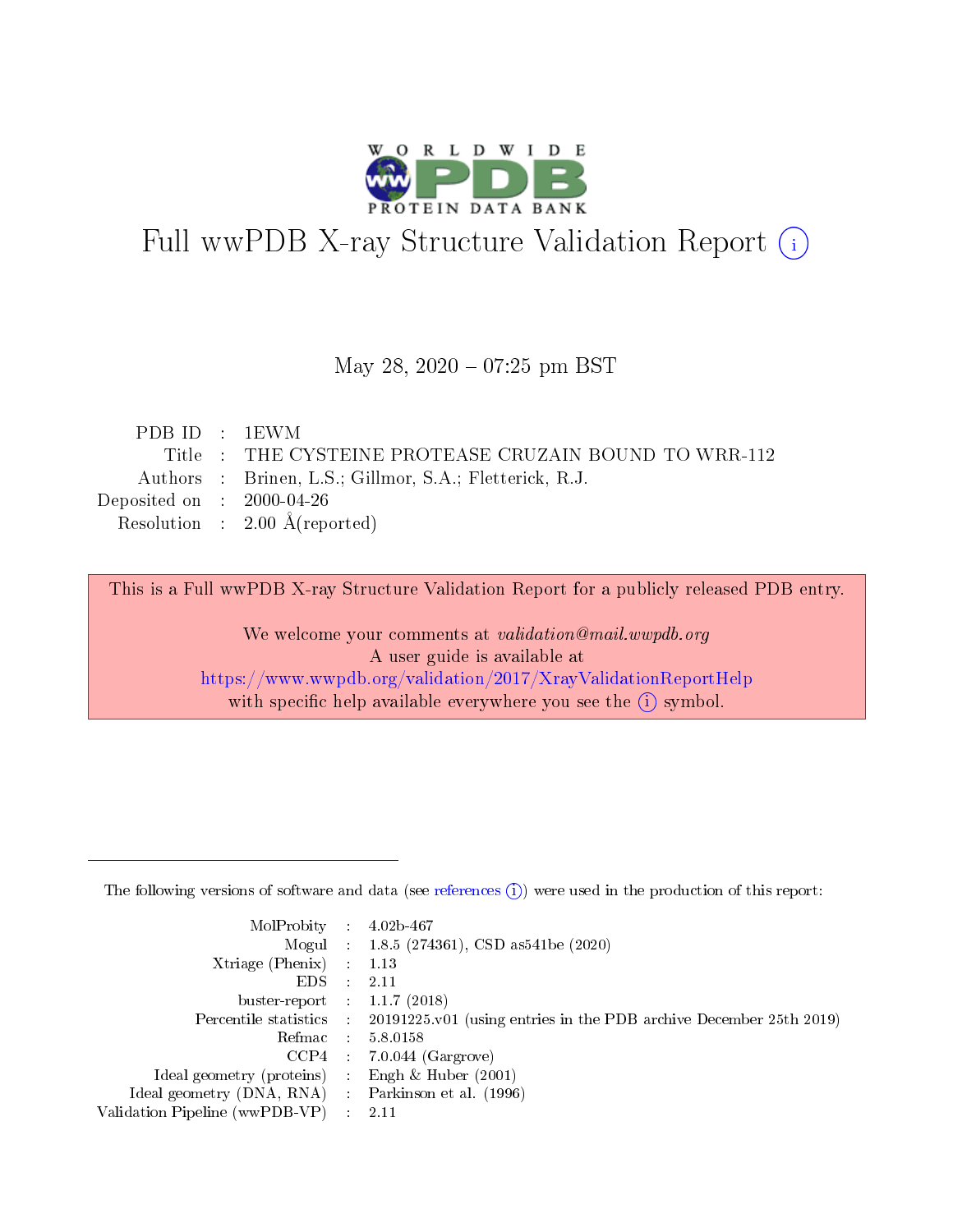# 1 [O](https://www.wwpdb.org/validation/2017/XrayValidationReportHelp#overall_quality)verall quality at a glance  $(i)$

The following experimental techniques were used to determine the structure: X-RAY DIFFRACTION

The reported resolution of this entry is 2.00 Å.

Percentile scores (ranging between 0-100) for global validation metrics of the entry are shown in the following graphic. The table shows the number of entries on which the scores are based.



| Metric                | Whole archive<br>$(\#\mathrm{Entries})$ | Similar resolution<br>$(\#\text{Entries},\,\text{resolution}\,\,\text{range}(\textup{\AA}))$ |
|-----------------------|-----------------------------------------|----------------------------------------------------------------------------------------------|
| $R_{free}$            | 130704                                  | $8085(2.00-2.00)$                                                                            |
| Clashscore            | 141614                                  | $9178(2.00-2.00)$                                                                            |
| Ramachandran outliers | 138981                                  | $9054(2.00-2.00)$                                                                            |
| Sidechain outliers    | 138945                                  | $9053(2.00-2.00)$                                                                            |
| RSRZ outliers         | 127900                                  | $7900(2.00-2.00)$                                                                            |

The table below summarises the geometric issues observed across the polymeric chains and their fit to the electron density. The red, orange, yellow and green segments on the lower bar indicate the fraction of residues that contain outliers for  $>=3, 2, 1$  and 0 types of geometric quality criteria respectively. A grey segment represents the fraction of residues that are not modelled. The numeric value for each fraction is indicated below the corresponding segment, with a dot representing fractions  $\epsilon=5\%$  The upper red bar (where present) indicates the fraction of residues that have poor fit to the electron density. The numeric value is given above the bar.

| Mol | $\sim$ $\sim$<br>hain | Length      | Quality of chain |     |
|-----|-----------------------|-------------|------------------|-----|
| л.  | . .                   | ว1 ⊭<br>∠⊥⊖ | %<br>89%         | 10% |

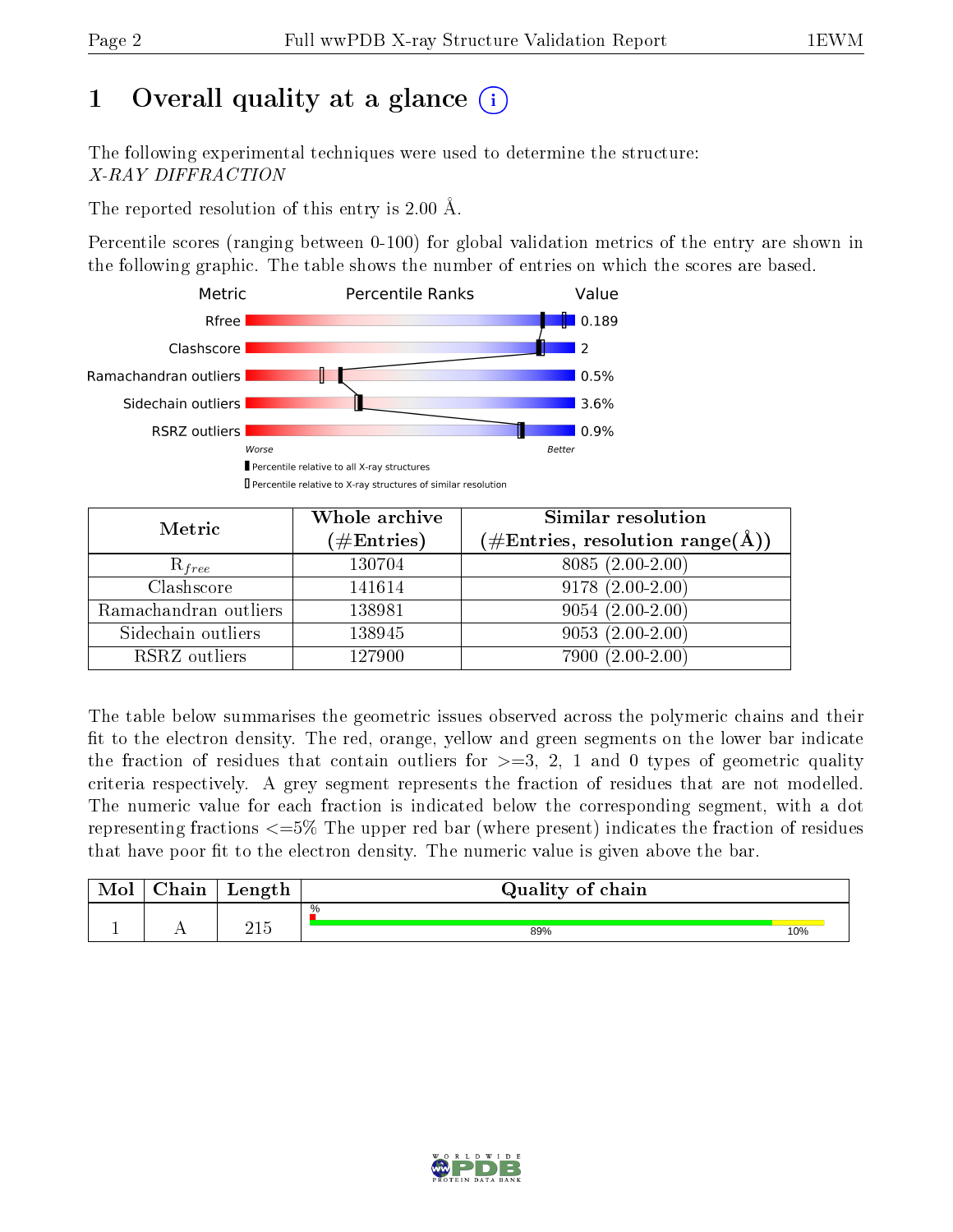# 2 Entry composition (i)

There are 3 unique types of molecules in this entry. The entry contains 1676 atoms, of which 0 are hydrogens and 0 are deuteriums.

In the tables below, the ZeroOcc column contains the number of atoms modelled with zero occupancy, the AltConf column contains the number of residues with at least one atom in alternate conformation and the Trace column contains the number of residues modelled with at most 2 atoms.

• Molecule 1 is a protein called CRUZAIN.

| Mol | ${\rm Chain}$ + | Residues | Atoms    |     |     |     | $\text{ZeroOcc} \mid \text{AltConf} \mid \text{Trace}$ |  |
|-----|-----------------|----------|----------|-----|-----|-----|--------------------------------------------------------|--|
|     |                 | 215      | Total    |     |     |     |                                                        |  |
|     |                 |          | $1593\,$ | 995 | 266 | 320 |                                                        |  |

 Molecule 2 is N-[3-CARBOXY-2-HYDROXY-PROPIONYL]-L-HOMOPHENYLALANYL-AMINO-2-METHYLBUTANE (three-letter code: RL2) (formula:  $C_{19}H_{28}N_2O_5$ ).



|  | $\overline{\text{Mol}}$ Chain   Residues | Atoms       |  |      | ZeroOcc   AltConf |  |
|--|------------------------------------------|-------------|--|------|-------------------|--|
|  |                                          | Total C N O |  | 19 2 |                   |  |

Molecule 3 is water.

| Mol | $\mid$ Chain $\mid$ Residues | Atoms | $ZeroOcc \   \ AltConf$ |  |
|-----|------------------------------|-------|-------------------------|--|
|     | 57                           | Total |                         |  |

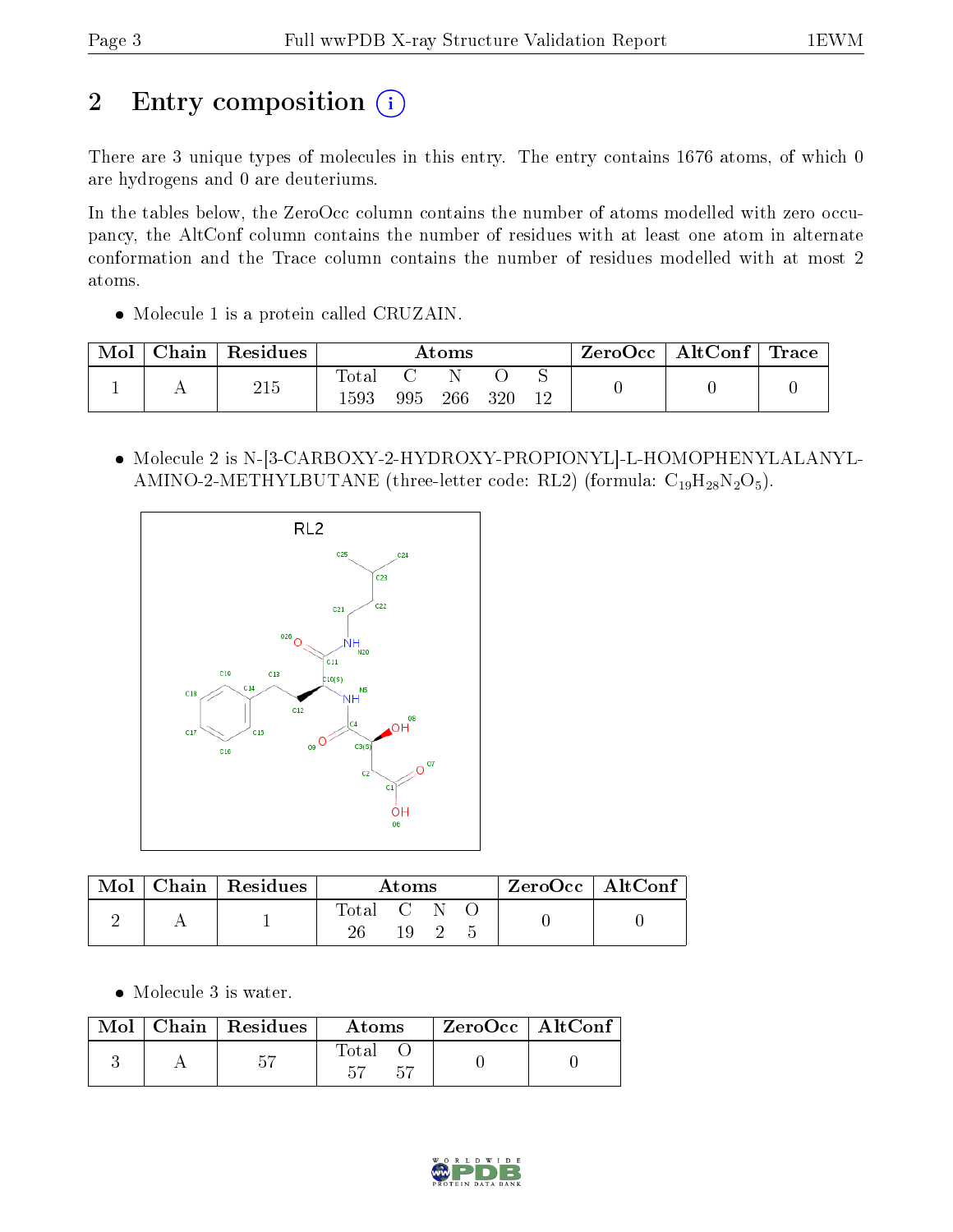# 3 Residue-property plots  $(i)$

These plots are drawn for all protein, RNA and DNA chains in the entry. The first graphic for a chain summarises the proportions of the various outlier classes displayed in the second graphic. The second graphic shows the sequence view annotated by issues in geometry and electron density. Residues are color-coded according to the number of geometric quality criteria for which they contain at least one outlier: green  $= 0$ , yellow  $= 1$ , orange  $= 2$  and red  $= 3$  or more. A red dot above a residue indicates a poor fit to the electron density (RSRZ  $> 2$ ). Stretches of 2 or more consecutive residues without any outlier are shown as a green connector. Residues present in the sample, but not in the model, are shown in grey.



• Molecule 1: CRUZAIN

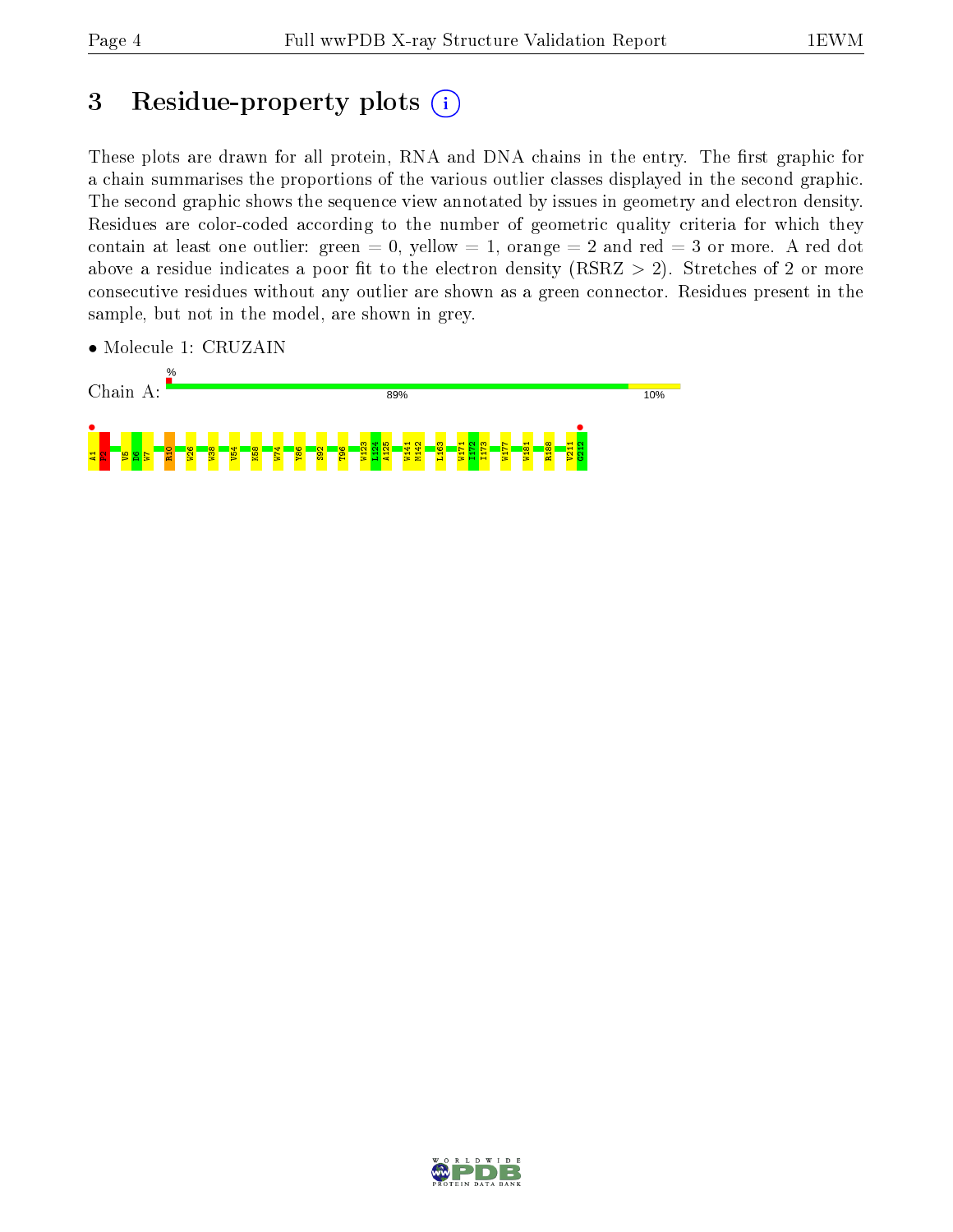# 4 Data and refinement statistics  $(i)$

| Property                                                             | Value                                            | Source     |
|----------------------------------------------------------------------|--------------------------------------------------|------------|
| Space group                                                          | P 1 21 1                                         | Depositor  |
| Cell constants                                                       | $51.70\text{\AA}$<br>$43.26\text{\AA}$<br>45.27Å |            |
| a, b, c, $\alpha$ , $\beta$ , $\gamma$                               | $115.20^\circ$<br>$90.00^\circ$<br>$90.00^\circ$ | Depositor  |
| Resolution $(A)$                                                     | 25.00<br>$-2.00$                                 | Depositor  |
|                                                                      | 21.86<br>$-2.00$                                 | <b>EDS</b> |
| % Data completeness                                                  | $95.8(25.00-2.00)$                               | Depositor  |
| (in resolution range)                                                | $95.9(21.86-2.00)$                               | <b>EDS</b> |
| $\mathrm{R}_{merge}$                                                 | 0.09                                             | Depositor  |
| $\mathrm{R}_{sym}$                                                   | (Not available)                                  | Depositor  |
| $\langle I/\sigma(I) \rangle^{-1}$                                   | 4.33 (at $2.01\text{\AA}$ )                      | Xtriage    |
| Refinement program                                                   | $X$ -PLOR 3.843                                  | Depositor  |
|                                                                      | $0.173$ , $0.206$                                | Depositor  |
| $R, R_{free}$                                                        | 0.164<br>0.189<br>$\frac{1}{2}$                  | DCC        |
| $R_{free}$ test set                                                  | 570 reflections $(4.82\%)$                       | wwPDB-VP   |
| Wilson B-factor $(A^2)$                                              | 11.8                                             | Xtriage    |
| Anisotropy                                                           | 0.526                                            | Xtriage    |
| Bulk solvent $k_{sol}(e/\mathring{A}^3)$ , $B_{sol}(\mathring{A}^2)$ | 0.34, 41.0                                       | <b>EDS</b> |
| $\overline{L-test for}$ twinning <sup>2</sup>                        | $< L >$ = 0.49, $< L^2 >$ = 0.32                 | Xtriage    |
| Estimated twinning fraction                                          | $0.051$ for $1, -k, h$                           | Xtriage    |
| $F_o, F_c$ correlation                                               | 0.95                                             | <b>EDS</b> |
| Total number of atoms                                                | 1676                                             | wwPDB-VP   |
| Average B, all atoms $(A^2)$                                         | $10.0$                                           | wwPDB-VP   |

Xtriage's analysis on translational NCS is as follows: The largest off-origin peak in the Patterson function is  $9.98\%$  of the height of the origin peak. No significant pseudotranslation is detected.

<sup>&</sup>lt;sup>2</sup>Theoretical values of  $\langle |L| \rangle$ ,  $\langle L^2 \rangle$  for acentric reflections are 0.5, 0.333 respectively for untwinned datasets, and 0.375, 0.2 for perfectly twinned datasets.



<span id="page-4-1"></span><span id="page-4-0"></span><sup>1</sup> Intensities estimated from amplitudes.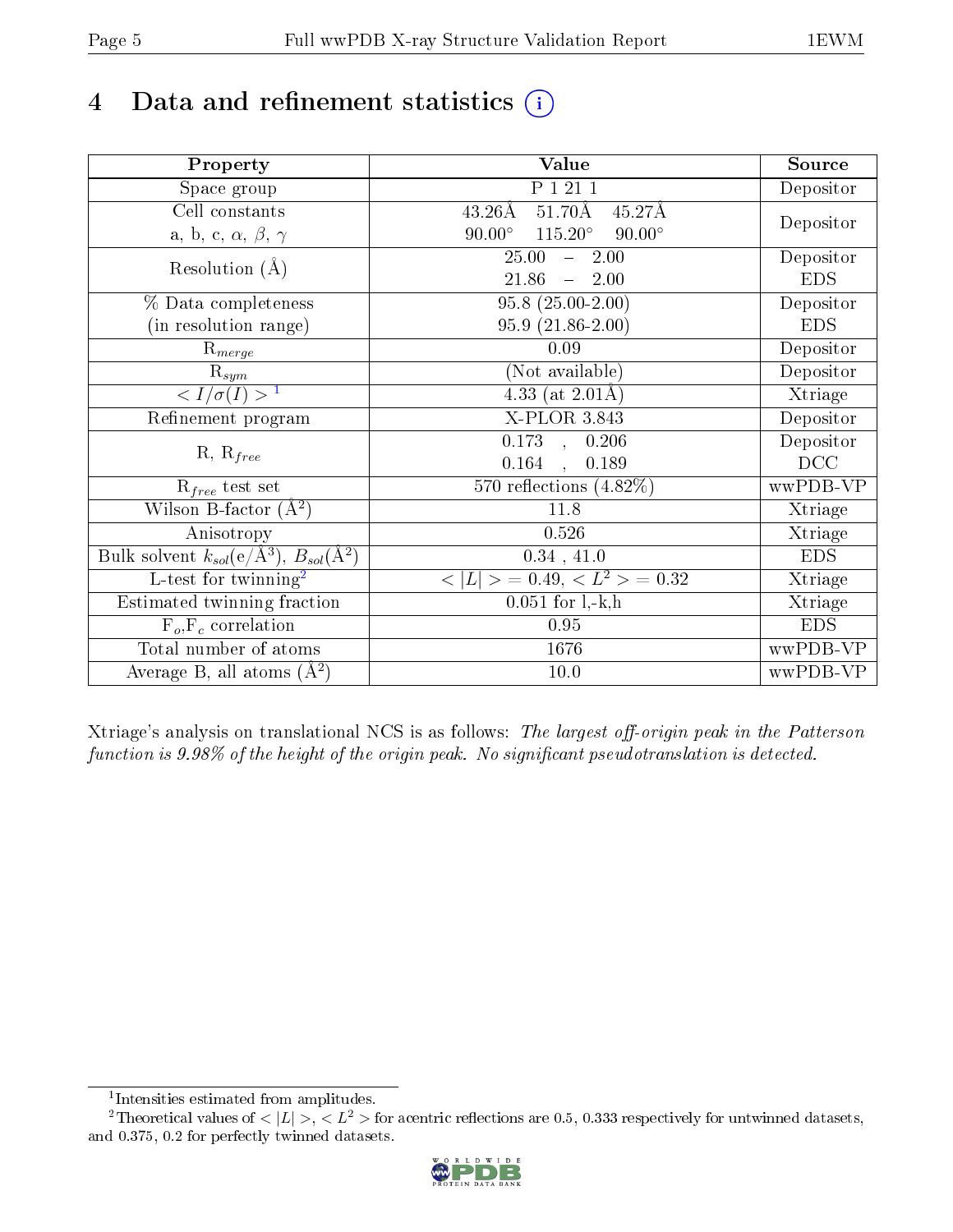# 5 Model quality  $(i)$

## 5.1 Standard geometry  $(i)$

Bond lengths and bond angles in the following residue types are not validated in this section: RL2

The Z score for a bond length (or angle) is the number of standard deviations the observed value is removed from the expected value. A bond length (or angle) with  $|Z| > 5$  is considered an outlier worth inspection. RMSZ is the root-mean-square of all Z scores of the bond lengths (or angles).

| Mol   Chain |      | Bond lengths                 | Bond angles |                  |  |
|-------------|------|------------------------------|-------------|------------------|--|
|             |      | RMSZ $\mid \#Z \mid >5$ RMSZ |             | $\# Z  > 5$      |  |
|             | 0.74 | 0/1632                       | 1.33        | $30/2232(1.3\%)$ |  |

There are no bond length outliers.

All (30) bond angle outliers are listed below:

| Mol            | Chain            | Res            | <b>Type</b> | <b>Atoms</b>          | $\mathbf{Z}$      | Observed $(°)$ | Ideal $(^\circ)$ |
|----------------|------------------|----------------|-------------|-----------------------|-------------------|----------------|------------------|
| $\mathbf{1}$   | А                | 38             | <b>TRP</b>  | $CD1$ -CG-CD2         | 8.62              | 113.19         | 106.30           |
| $\mathbf{1}$   | A                | $\overline{7}$ | TRP         | $CD1$ -CG-CD2         | 8.46              | 113.06         | 106.30           |
| $\overline{1}$ | $\bf{A}$         | 123            | TRP         | $CD1$ -CG-CD2         | $\overline{7}.97$ | 112.68         | 106.30           |
| $\mathbf{1}$   | $\bf{A}$         | 171            | TRP         | $CD1$ -CG-CD2         | 7.96              | 112.67         | 106.30           |
| $\mathbf{1}$   | $\boldsymbol{A}$ | 177            | TRP         | $CD1$ -CG-CD2         | 7.80              | 112.54         | 106.30           |
| $\mathbf 1$    | A                | 181            | TRP         | $CD1-CG-CD2$          | 7.70              | 112.46         | 106.30           |
| $\mathbf{1}$   | A                | 26             | TRP         | $CD1$ -CG-CD2         | 7.66              | 112.43         | 106.30           |
| $\mathbf{1}$   | $\bf{A}$         | 74             | TRP         | $CD1-CG-CD2$          | 7.57              | 112.36         | 106.30           |
| $\mathbf{1}$   | $\bf{A}$         | $\overline{7}$ | TRP         | $CE2$ -CD2-CG         | $-7.54$           | 101.27         | 107.30           |
| $\mathbf 1$    | $\boldsymbol{A}$ | 38             | TRP         | $CE2$ -CD2-CG         | $-7.52$           | 101.28         | 107.30           |
| $\mathbf{1}$   | А                | 141            | TRP         | $CD1-CG-CD2$          | 7.45              | 112.26         | 106.30           |
| $\mathbf{1}$   | А                | 123            | TRP         | $CE2$ -CD2-CG         | $-7.31$           | 101.45         | 107.30           |
| $\mathbf{1}$   | $\overline{A}$   | 177            | TRP         | $CE2$ -CD2-CG         | $-7.19$           | 101.55         | 107.30           |
| $\mathbf{1}$   | $\bf{A}$         | 171            | TRP         | $CE2$ -CD2-CG         | $-7.18$           | 101.56         | 107.30           |
| $\mathbf{1}$   | $\bf{A}$         | 26             | TRP         | $CE2$ -CD2-CG         | $-7.10$           | 101.62         | 107.30           |
| $\mathbf{1}$   | $\boldsymbol{A}$ | 74             | TRP         | $CE2$ -CD2-CG         | $-6.99$           | 101.71         | 107.30           |
| $\mathbf 1$    | $\bf{A}$         | 141            | TRP         | $CE2$ -CD2-CG         | $-6.66$           | 101.97         | 107.30           |
| $\mathbf{1}$   | $\bf{A}$         | 181            | <b>TRP</b>  | $CE2$ -CD2-CG         | $-6.66$           | 101.97         | 107.30           |
| $\mathbf{1}$   | $\bf{A}$         | 123            | TRP         | $CB-CG-CD1$           | $-6.43$           | 118.64         | 127.00           |
| $\overline{1}$ | $\bf{A}$         | 123            | TRP         | $CG$ - $CD$ 2- $CE3$  | 5.90              | 139.21         | 133.90           |
| $\overline{1}$ | $\bf{A}$         | $\overline{2}$ | PRO         | $N$ -CA-C             | 5.81              | 127.21         | 112.10           |
| $\mathbf{1}$   | А                | 10             | $\rm{ARG}$  | NE-CZ-NH1             | 5.78              | 123.19         | 120.30           |
| $\overline{1}$ | $\bf{A}$         | 188            | ARG         | NE-CZ-NH1             | 5.67              | 123.13         | 120.30           |
| $\mathbf{1}$   | А                | $\overline{7}$ | TRP         | $CG$ - $CD$ 2- $CE$ 3 | 5.52              | 138.87         | 133.90           |

Continued on next page...

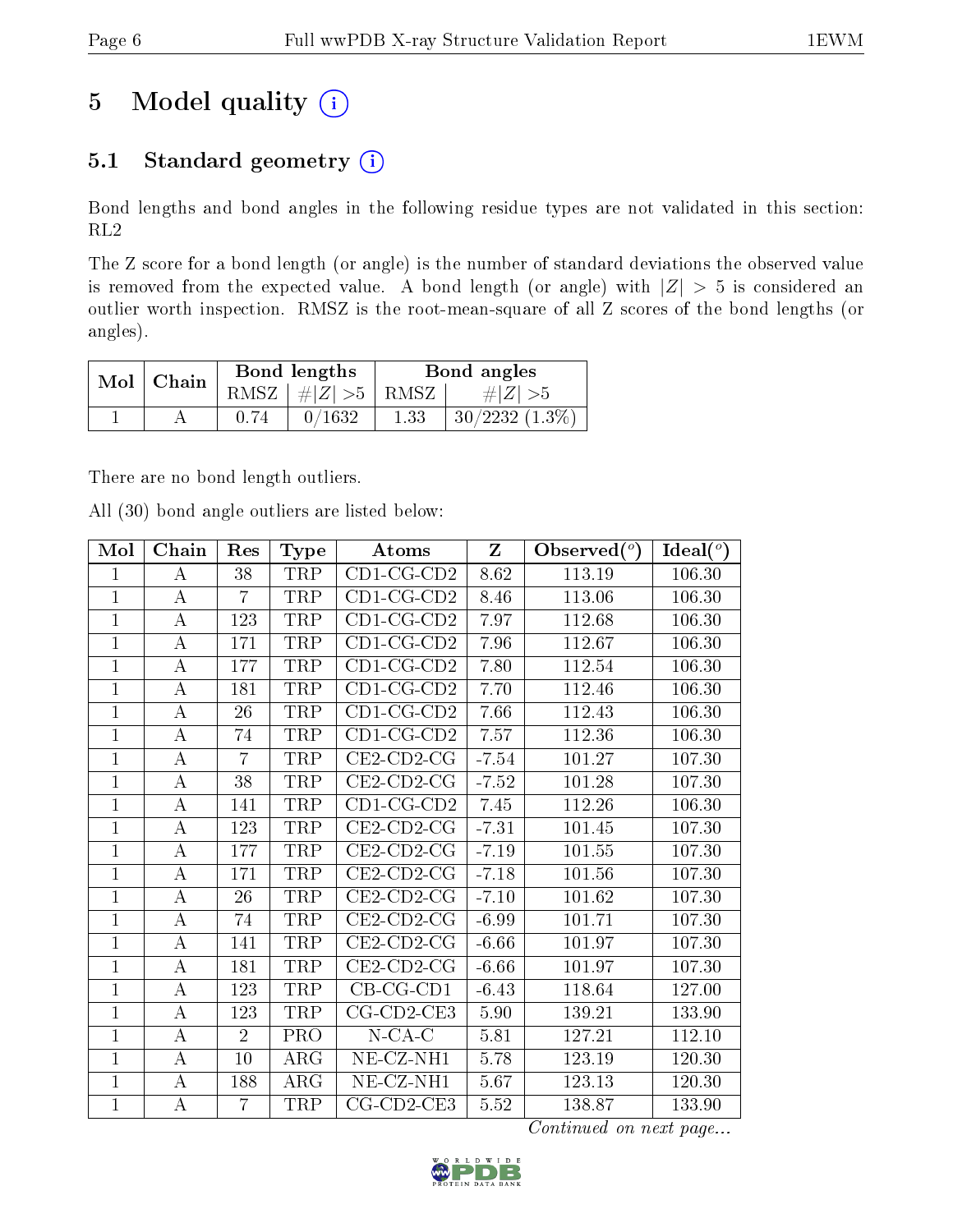| Mol | Chain | Res | Type | Atoms                | Z       | Observed $(°)$ | Ideal(°) |
|-----|-------|-----|------|----------------------|---------|----------------|----------|
|     |       | 38  | TRP  | $CG$ - $CD1$ - $NE1$ | $-5.50$ | 104.60         | 110.10   |
|     |       | 171 | TRP  | $CG$ - $CD2$ - $CE3$ | 5.45    | 138.81         | 133.90   |
|     |       | 177 | TRP  | $CG$ -CD2-CE3        | 5.35    | 138.71         | 133.90   |
|     |       | 171 | TRP  | $CB-CG-CD1$          | $-5.15$ | 120.31         | 127.00   |
|     |       | 123 | TRP  | $CG$ -CD1-NE1        | $-5.14$ | 104.96         | 110.10   |
|     |       | 38  | TRP  | $CG$ - $CD2$ - $CE3$ | 5.11    | 138.50         | 133.90   |

Continued from previous page...

There are no chirality outliers.

There are no planarity outliers.

### 5.2 Too-close contacts  $\overline{()}$

In the following table, the Non-H and H(model) columns list the number of non-hydrogen atoms and hydrogen atoms in the chain respectively. The H(added) column lists the number of hydrogen atoms added and optimized by MolProbity. The Clashes column lists the number of clashes within the asymmetric unit, whereas Symm-Clashes lists symmetry related clashes.

|  |      |      | Mol   Chain   Non-H   H(model)   H(added)   Clashes   Symm-Clashes |
|--|------|------|--------------------------------------------------------------------|
|  | 1593 | 489  |                                                                    |
|  |      |      |                                                                    |
|  |      |      |                                                                    |
|  | 1676 | 1515 |                                                                    |

The all-atom clashscore is defined as the number of clashes found per 1000 atoms (including hydrogen atoms). The all-atom clashscore for this structure is 2.

All (6) close contacts within the same asymmetric unit are listed below, sorted by their clash magnitude.

| Atom-1           | Atom-2                       | Interatomic<br>distance $(A)$ | Clash<br>(A)<br>overlap |
|------------------|------------------------------|-------------------------------|-------------------------|
| 1: A:5: VAL:HG13 | 1:A:10:ARG:NH1               | 2.23                          | 0.53                    |
| 1:A:1:ALA:HA     | 3:A:314:HOH:O                | 2.10                          | 0.51                    |
| 1: A:54:VAL:HG12 | 1:A:92:SER:HB3               | 1.97                          | 0.46                    |
| 1:A:1:ALA:N      | 1:A:125:ALA:HB1              | 2.33                          | 0.44                    |
| 1:A:163:LEU:HD23 | 1:A:173:ILE:HG12             | 2.02                          | 0.41                    |
| 1:A:1:ALA:H2     | $1:A:125:ALA:H\overline{B1}$ | 186                           | 0.41                    |

There are no symmetry-related clashes.

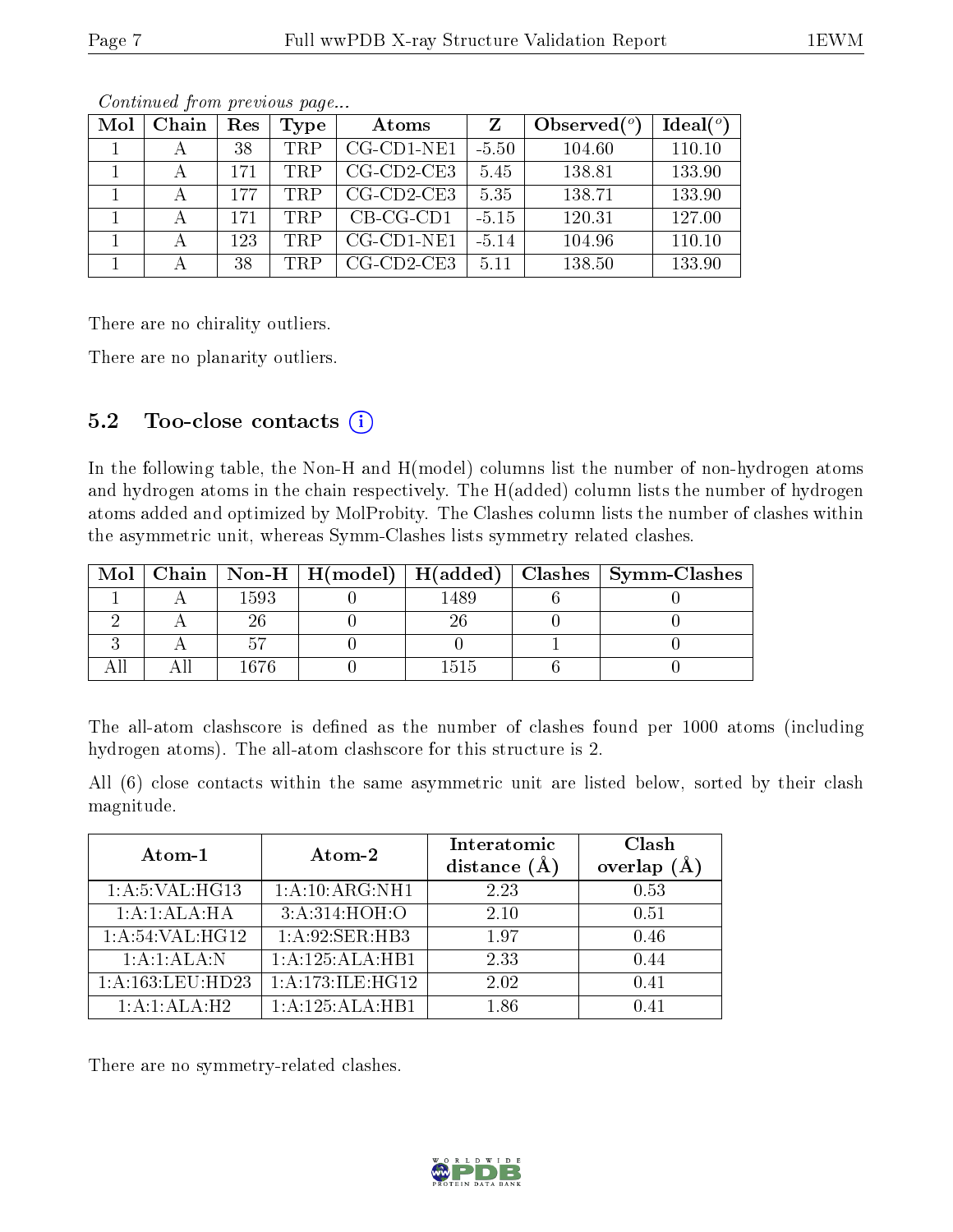### 5.3 Torsion angles (i)

#### 5.3.1 Protein backbone  $(i)$

In the following table, the Percentiles column shows the percent Ramachandran outliers of the chain as a percentile score with respect to all X-ray entries followed by that with respect to entries of similar resolution.

The Analysed column shows the number of residues for which the backbone conformation was analysed, and the total number of residues.

| Mol   Chain | Analysed                           |  |          | Favoured   Allowed   Outliers   Percentiles |  |
|-------------|------------------------------------|--|----------|---------------------------------------------|--|
|             | 213/215 (99%)   207 (97%)   5 (2%) |  | $1(0\%)$ | $\mid$ 29 $\mid$ 23                         |  |

All (1) Ramachandran outliers are listed below:

| Mol | Chain | $\perp$ Res | vpe |
|-----|-------|-------------|-----|
|     |       |             |     |

#### 5.3.2 Protein sidechains  $\left( \widehat{\mathbf{i}} \right)$

In the following table, the Percentiles column shows the percent sidechain outliers of the chain as a percentile score with respect to all X-ray entries followed by that with respect to entries of similar resolution.

The Analysed column shows the number of residues for which the sidechain conformation was analysed, and the total number of residues.

| $\mid$ Mol $\mid$ Chain | Analysed                       | Rotameric   Outliers   Percentiles |         |         |  |
|-------------------------|--------------------------------|------------------------------------|---------|---------|--|
|                         | $167/167 (100\%)$   161 (96\%) |                                    | 6 (4\%) | 35   34 |  |

All (6) residues with a non-rotameric sidechain are listed below:

| Mol | Chain | Res | <b>Type</b> |
|-----|-------|-----|-------------|
|     |       | 2   | PRO         |
|     |       | 58  | <b>LYS</b>  |
|     |       | 86  | TYR.        |
|     |       | 96  | THR.        |
|     |       | 142 | <b>MET</b>  |
|     |       | 211 | VAL.        |

Some sidechains can be flipped to improve hydrogen bonding and reduce clashes. All (3) such sidechains are listed below:

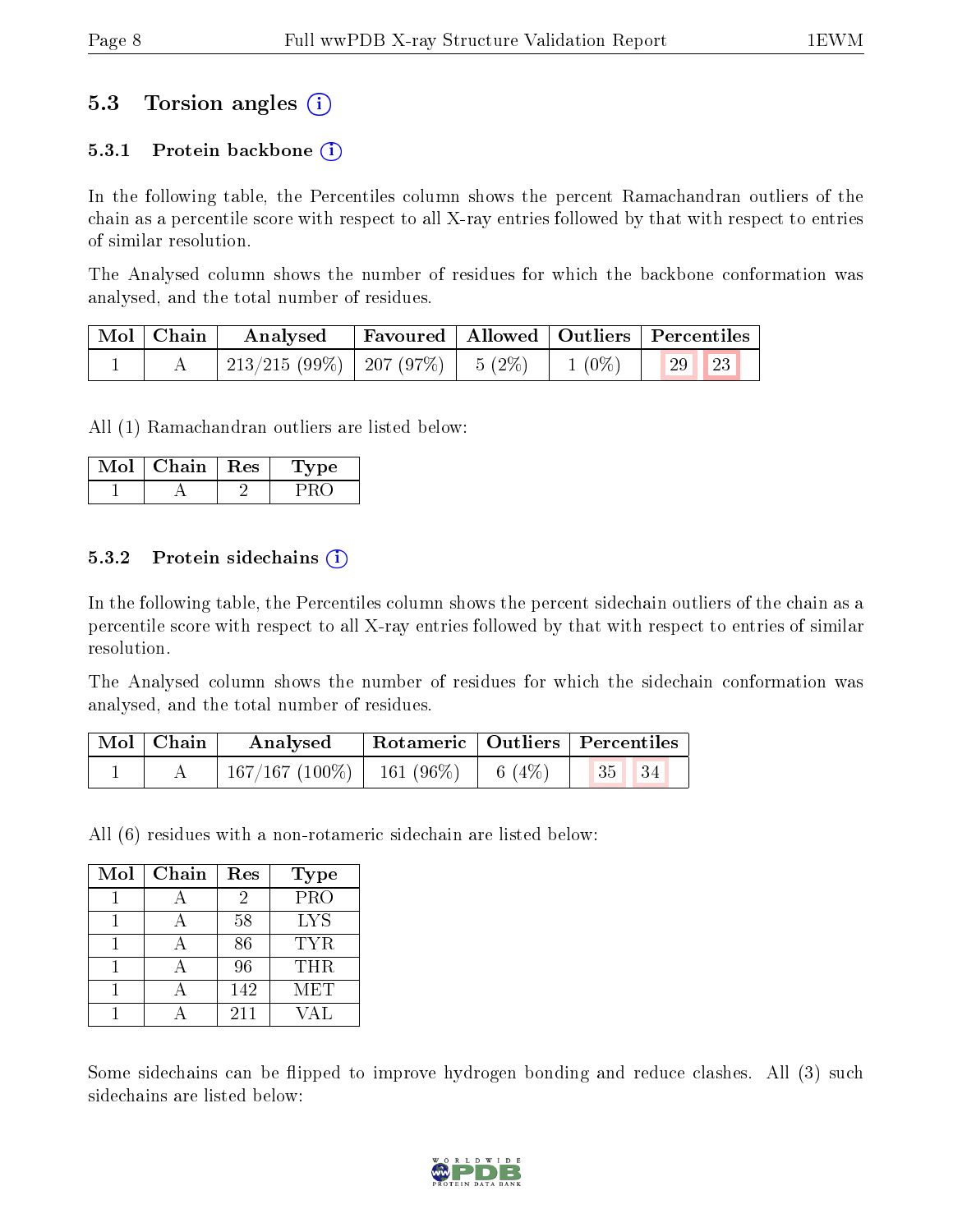| Mol | Chain | $\operatorname{Res}% \left( \mathcal{N}\right) \equiv\operatorname{Res}(\mathcal{N}_{0})\cap\mathcal{N}_{1}$ | Type |
|-----|-------|--------------------------------------------------------------------------------------------------------------|------|
|     |       | 19                                                                                                           | GLN  |
|     |       |                                                                                                              | ASN  |
|     |       |                                                                                                              | CL N |

#### 5.3.3 RNA  $(i)$

There are no RNA molecules in this entry.

### 5.4 Non-standard residues in protein, DNA, RNA chains (i)

There are no non-standard protein/DNA/RNA residues in this entry.

#### 5.5 Carbohydrates (i)

There are no carbohydrates in this entry.

### 5.6 Ligand geometry  $(i)$

1 ligand is modelled in this entry.

In the following table, the Counts columns list the number of bonds (or angles) for which Mogul statistics could be retrieved, the number of bonds (or angles) that are observed in the model and the number of bonds (or angles) that are defined in the Chemical Component Dictionary. The Link column lists molecule types, if any, to which the group is linked. The Z score for a bond length (or angle) is the number of standard deviations the observed value is removed from the expected value. A bond length (or angle) with  $|Z| > 2$  is considered an outlier worth inspection. RMSZ is the root-mean-square of all Z scores of the bond lengths (or angles).

| Mol |                | $\vert$ Type $\vert$ Chain $\vert$ Res $\vert$ |     | $^+$ Link |            | Bond lengths |                 |                             | Bond angles |  |
|-----|----------------|------------------------------------------------|-----|-----------|------------|--------------|-----------------|-----------------------------|-------------|--|
|     |                |                                                |     |           | Counts     |              | RMSZ $ #Z  > 2$ | $\perp$ Counts   RMSZ   # Z |             |  |
|     | $\mathrm{RL}2$ |                                                | 280 |           | 23, 26, 26 | 0.98         |                 | 27,33,33                    | 0.64        |  |

In the following table, the Chirals column lists the number of chiral outliers, the number of chiral centers analysed, the number of these observed in the model and the number defined in the Chemical Component Dictionary. Similar counts are reported in the Torsion and Rings columns. '-' means no outliers of that kind were identified.

|  |     |  | Mol   Type   Chain   Res   Link   Chirals   Torsions | Rings |
|--|-----|--|------------------------------------------------------|-------|
|  | 280 |  | $\frac{4/25/27/27}{10/1/11}$                         |       |

All (1) bond length outliers are listed below:

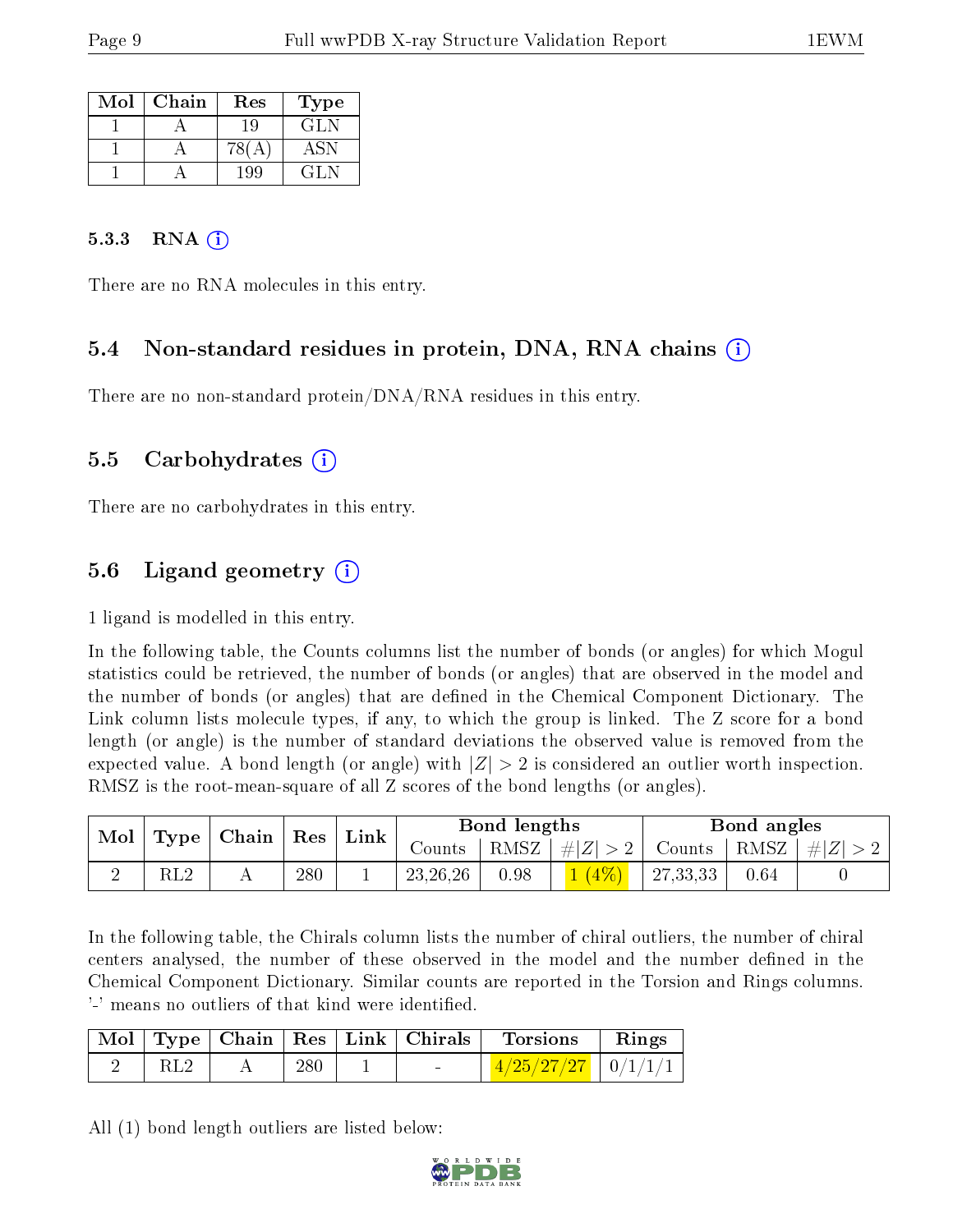|  |  |                           | $\mid$ Mol $\mid$ Chain $\mid$ Res $\mid$ Type $\mid$ Atoms $\mid$ Z $\mid$ Observed(Å) $\mid$ Ideal(Å) $\mid$ |  |
|--|--|---------------------------|----------------------------------------------------------------------------------------------------------------|--|
|  |  | 280   RL2   C10-N5   2.26 | 1.50                                                                                                           |  |

There are no bond angle outliers.

There are no chirality outliers.

All (4) torsion outliers are listed below:

| Mol      | Chain | Res | Type             | Atoms              |
|----------|-------|-----|------------------|--------------------|
|          |       | 280 | R <sub>L</sub> 2 | $C2-C3-C4-N5$      |
| 9        |       | 280 | RL2              | O8-C3-C4-O9        |
| 2        |       | 280 | -RL2             | $O26$ -C11-N20-C21 |
| $\Omega$ |       | 280 | RL <sub>2</sub>  | N20-C21-C22-C23    |

There are no ring outliers.

No monomer is involved in short contacts.

The following is a two-dimensional graphical depiction of Mogul quality analysis of bond lengths, bond angles, torsion angles, and ring geometry for all instances of the Ligand of Interest. In addition, ligands with molecular weight > 250 and outliers as shown on the validation Tables will also be included. For torsion angles, if less then 5% of the Mogul distribution of torsion angles is within 10 degrees of the torsion angle in question, then that torsion angle is considered an outlier. Any bond that is central to one or more torsion angles identified as an outlier by Mogul will be highlighted in the graph. For rings, the root-mean-square deviation (RMSD) between the ring in question and similar rings identified by Mogul is calculated over all ring torsion angles. If the average RMSD is greater than 60 degrees and the minimal RMSD between the ring in question and any Mogul-identified rings is also greater than 60 degrees, then that ring is considered an outlier. The outliers are highlighted in purple. The color gray indicates Mogul did not find sufficient equivalents in the CSD to analyse the geometry.

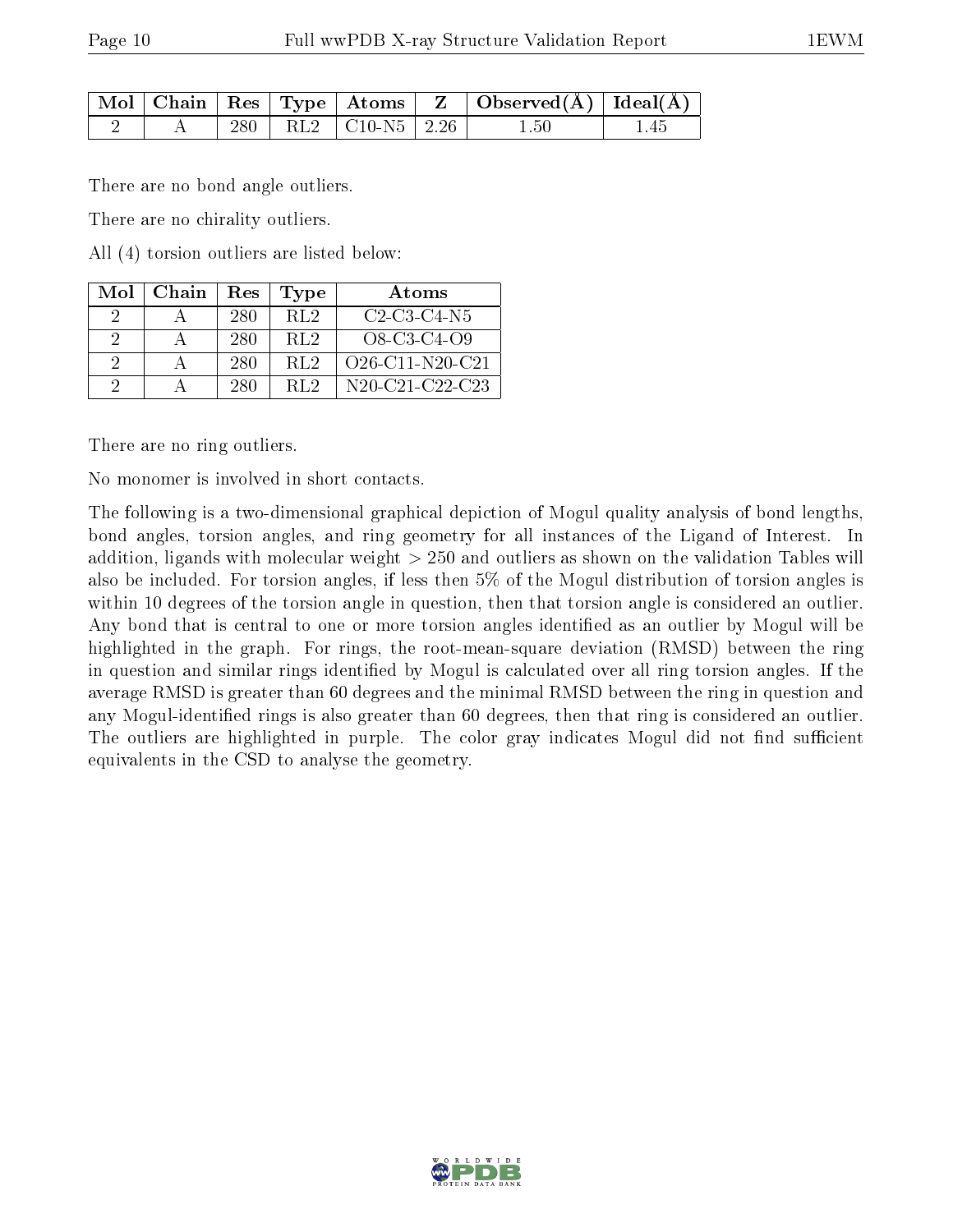

## 5.7 [O](https://www.wwpdb.org/validation/2017/XrayValidationReportHelp#nonstandard_residues_and_ligands)ther polymers (i)

There are no such residues in this entry.

## 5.8 Polymer linkage issues (i)

There are no chain breaks in this entry.

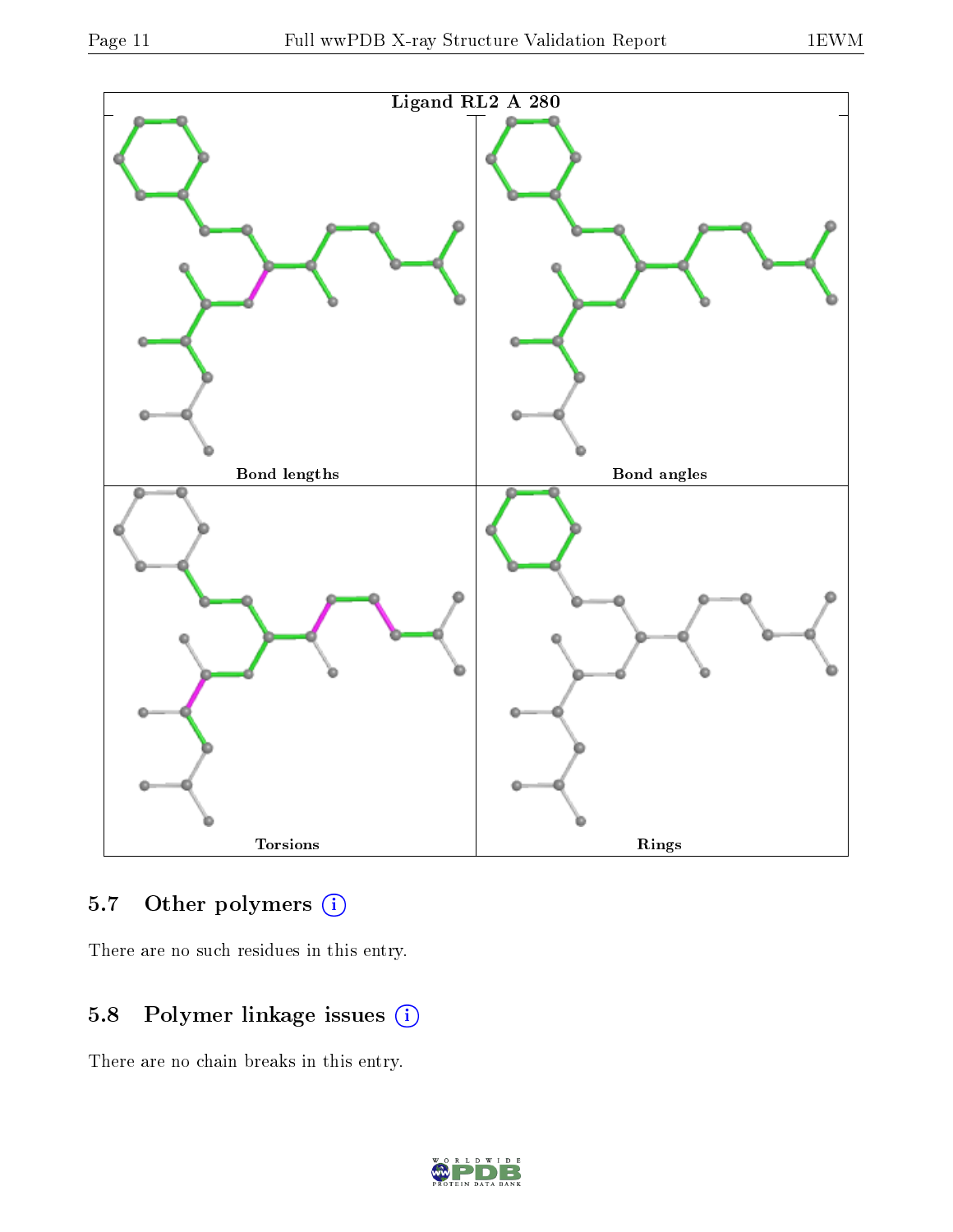## 6 Fit of model and data  $\left( \cdot \right)$

## 6.1 Protein, DNA and RNA chains (i)

In the following table, the column labelled  $#RSRZ>2'$  contains the number (and percentage) of RSRZ outliers, followed by percent RSRZ outliers for the chain as percentile scores relative to all X-ray entries and entries of similar resolution. The OWAB column contains the minimum, median,  $95<sup>th</sup>$  percentile and maximum values of the occupancy-weighted average B-factor per residue. The column labelled  $Q < 0.9$  lists the number of (and percentage) of residues with an average occupancy less than 0.9.

| $\blacksquare$ Mol $\blacksquare$ Chain | Analysed                 | $<$ RSRZ $>$ | $\#\text{RSRZ}\text{>2}$                |              | $\mid$ OWAB(Å <sup>2</sup> ) $\mid$ Q<0.9 |
|-----------------------------------------|--------------------------|--------------|-----------------------------------------|--------------|-------------------------------------------|
|                                         | $^+$ 215/215 (100%) $^-$ | $-0.50$      | $\mid 2\ (0\%)\ \mid 84\ \mid 83\ \mid$ | 4, 9, 20, 32 |                                           |

All (2) RSRZ outliers are listed below:

| Mol |     |      | Chain   Res   Type   RSRZ |
|-----|-----|------|---------------------------|
|     |     |      |                           |
|     | ว1ว | G[N] |                           |

### 6.2 Non-standard residues in protein, DNA, RNA chains  $(i)$

There are no non-standard protein/DNA/RNA residues in this entry.

#### 6.3 Carbohydrates (i)

There are no carbohydrates in this entry.

### 6.4 Ligands  $(i)$

In the following table, the Atoms column lists the number of modelled atoms in the group and the number defined in the chemical component dictionary. The B-factors column lists the minimum, median,  $95<sup>th</sup>$  percentile and maximum values of B factors of atoms in the group. The column labelled  $Q < 0.9$  lists the number of atoms with occupancy less than 0.9.

|     |  |                                                                                          |  | $\boxed{\text{Mol}}$ Type   Chain   Res   Atoms   RSCC   RSR   B-factors $(A^2)$   Q<0.9 |  |
|-----|--|------------------------------------------------------------------------------------------|--|------------------------------------------------------------------------------------------|--|
| RL2 |  | $\begin{array}{ c c c c c c c c } \hline 280 & 26/26 & 0.95 & 0.10 \ \hline \end{array}$ |  | 6,13,24,25                                                                               |  |

The following is a graphical depiction of the model fit to experimental electron density of all instances of the Ligand of Interest. In addition, ligands with molecular weight  $> 250$  and outliers as shown on the geometry validation Tables will also be included. Each fit is shown from different orientation to approximate a three-dimensional view.